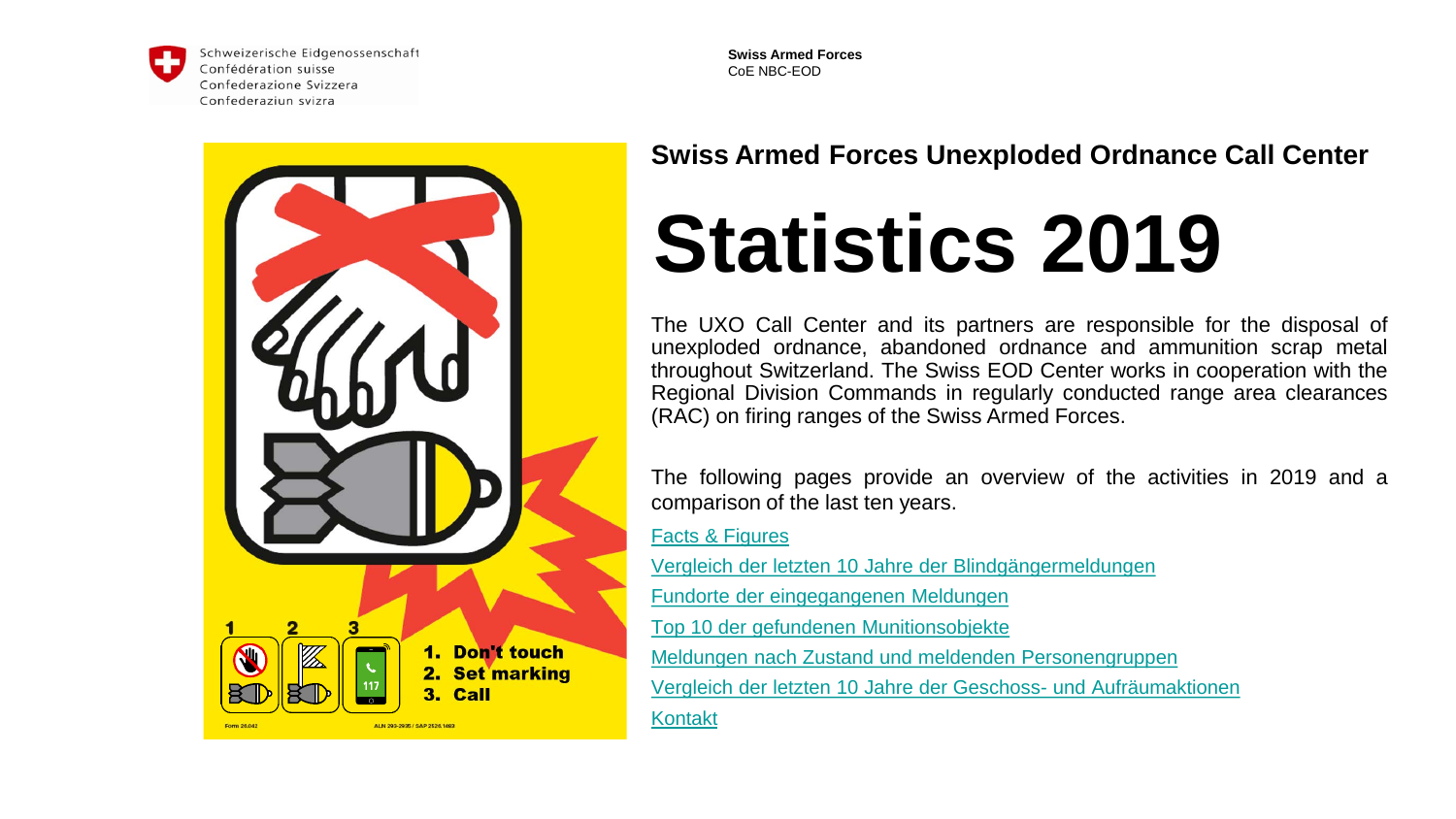### <span id="page-1-0"></span>**Facts & Figures 2019** IJ

### **Reported unexploded ordnance**

| Number of reports                                                                               | 738    |
|-------------------------------------------------------------------------------------------------|--------|
| Disposed UXO / AXO / Inert ordnance and FFE (in item numbers) *                                 | 2241   |
| Performed work in hours (EOD, Infra Centre, Military Police and other partners)                 | 4727   |
| Kilometers driven with service vehicles (EOD, Infra Centre, Military Police and other partners) | 108168 |
| Financial Compensations (in CHF)                                                                | 5050   |

### **Battle area clearance (BAC) campaigns (with support of personnel of Swiss EOD Centre)**

|                                       | Number of RAC campaigns                                       |                                                                                                                                           | 4     |
|---------------------------------------|---------------------------------------------------------------|-------------------------------------------------------------------------------------------------------------------------------------------|-------|
|                                       | Disposed UXO                                                  |                                                                                                                                           | 50    |
| Inert munitions or FFE (in kilograms) |                                                               |                                                                                                                                           | 45890 |
|                                       | Number of involved persons (EOD, partners and military units) |                                                                                                                                           | 91    |
| Helicopter operations (in hours)      |                                                               | 51.38                                                                                                                                     |       |
| <b>UXO</b>                            | unexploded ordnance                                           | ammunition may have been fired, dropped, launched or projected yet remains unexploded through<br>malfunction, design or for other reason. |       |
| <b>AXO</b>                            | abandoned ordnance                                            | Explosive ordnance that has not been used. It may or may not have been primed, fuzed, armed or otherwise<br>prepared for use              |       |
| <b>FFE</b>                            | free from explosives                                          | Inert ammunition or parts without explosives                                                                                              |       |

Swiss Armed Forces Unexploded Ordnance Alert Centre - Statistics 2019 2001 2003 2019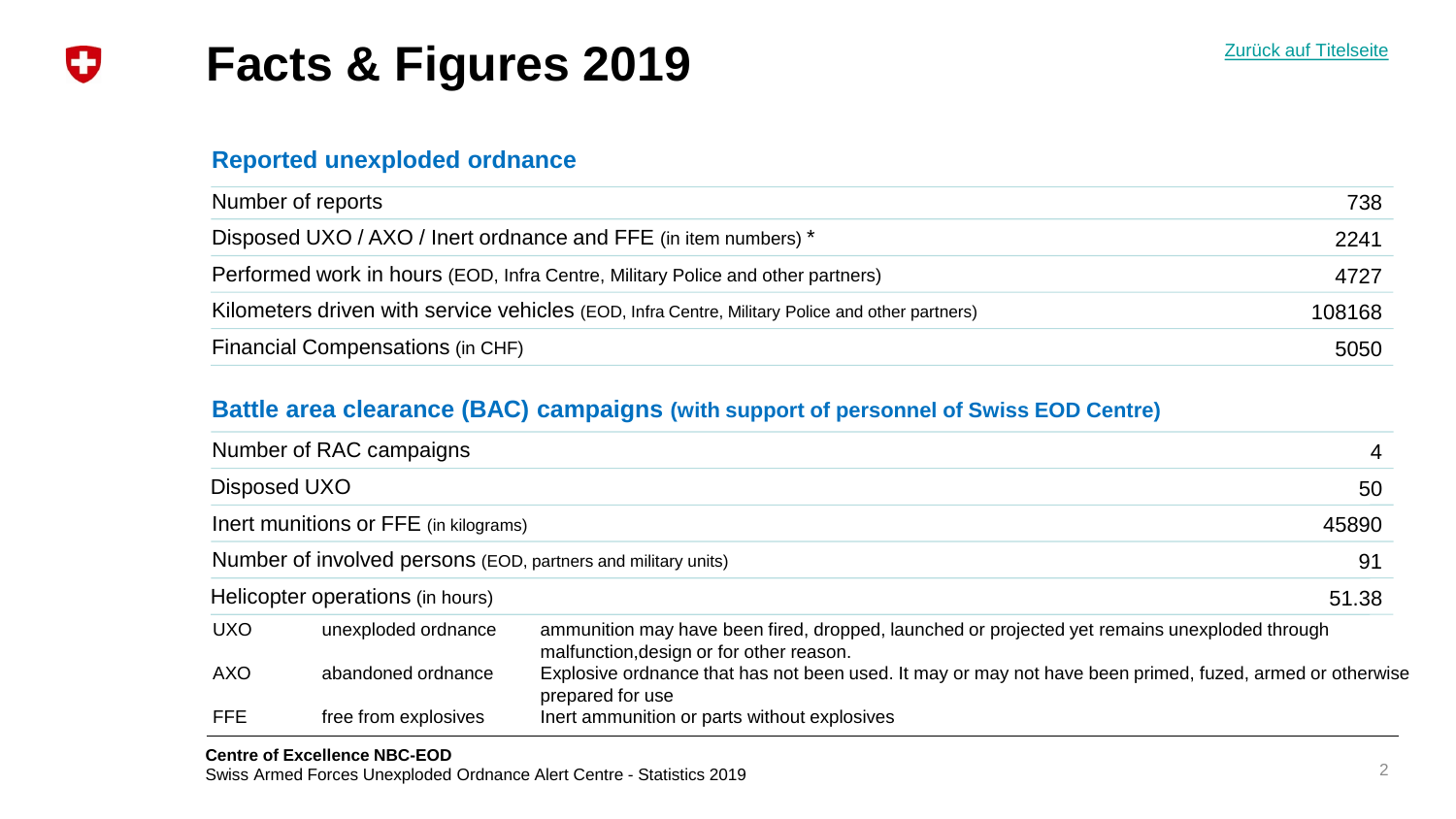<span id="page-2-0"></span>

### **Statistics 2019**

### **Comparison of the last ten years of UXO reports**



Annual value Average over the past 10 years

### **UXO Reports**

Received reports: 738 (24% above 10-year average). Reasons could be:

- Increasing outdoor activities within former firing ranges;
- Favorable weather;
- Melting snow and receding glaciers;
- Increasing police/ law enforcement agenices requests.

### **UXO**

Destroyed UXO: 297 (16% above 10-year average). Despite reduced live firing exercises, UXOs can surge locally depending on range conditions and ordnance used. On the long term the amount of UXO is expected to sink.

### **Ammunition scrap**

Disposes ordnance scrap: 1426 Items ( 25& above 10-year average). Reasons could be:

- Favorable weather;
- Melting snow and receding glaciers;
- Clearance of former firing ranges

### **Abandoned Explosive Ordnance (AXO)**

Disposed AXO: 518 Items (30% above 10-year average). Reasons could be:

- Increasing police/ law enforcement agencies requests.
- Increasing turn-ins from civilians.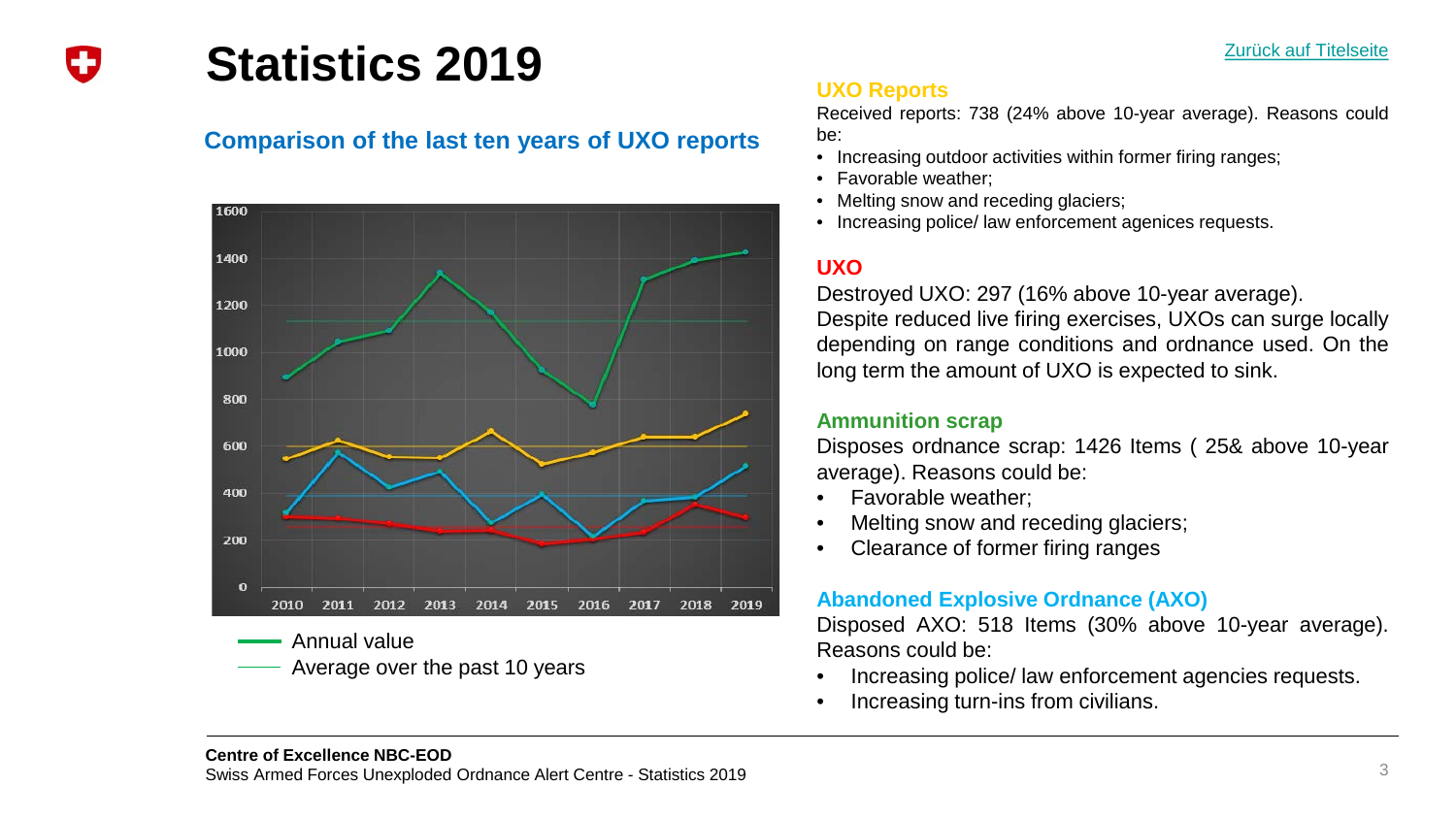

### <span id="page-3-0"></span>**Statistics 2019** IJ

### **UXO locations according reports**



### **Top Ten among the Cantons,**  related to the number of reports:

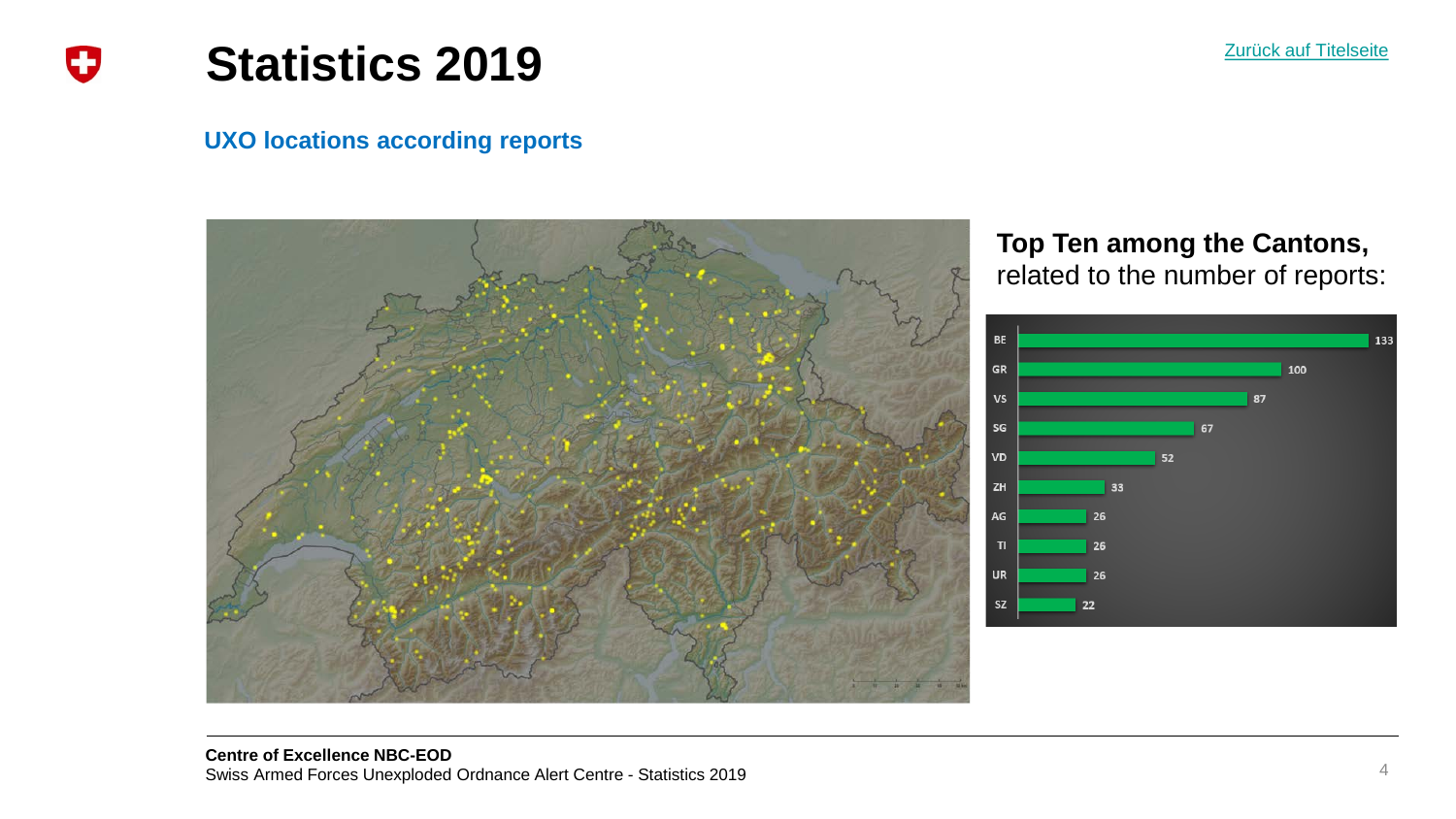<span id="page-4-0"></span>

### **Statistics 2019**

**Top 10 most found ordnance**





Other pictures of ammunition, click the link: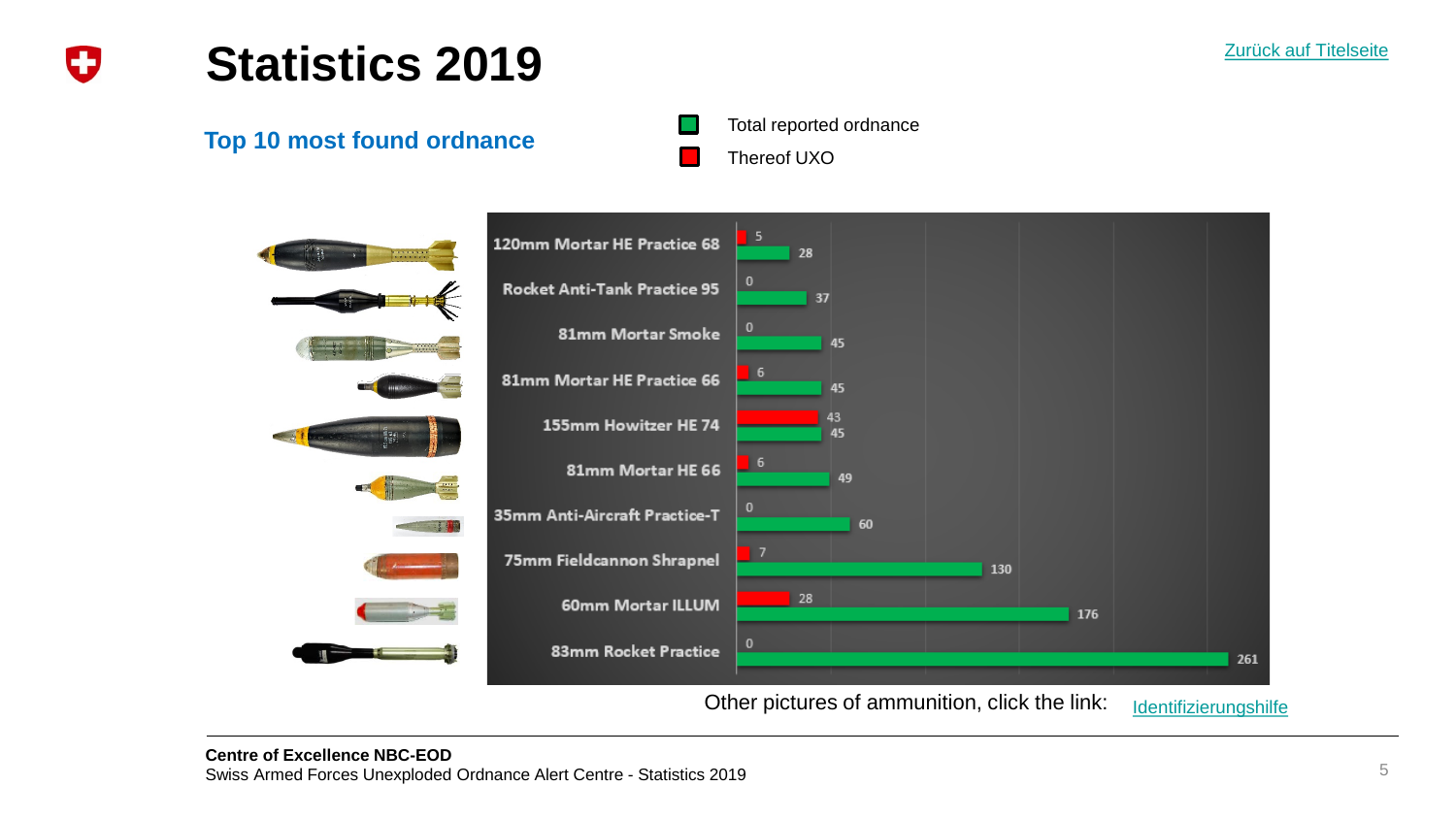<span id="page-5-0"></span>

**Reports according to condition of ordnance, reporting persons and locations**

Condition of ordnance **Reporting persons and locations** 

[Zurück auf Titelseite](#page-0-0)





**Police** (turn-in by civilians, house searches)

6

**Mil Units** (UXO during training)

#### **Centre of Excellence NBC-EOD**

Swiss Armed Forces Unexploded Ordnance Alert Centre - Statistics 2019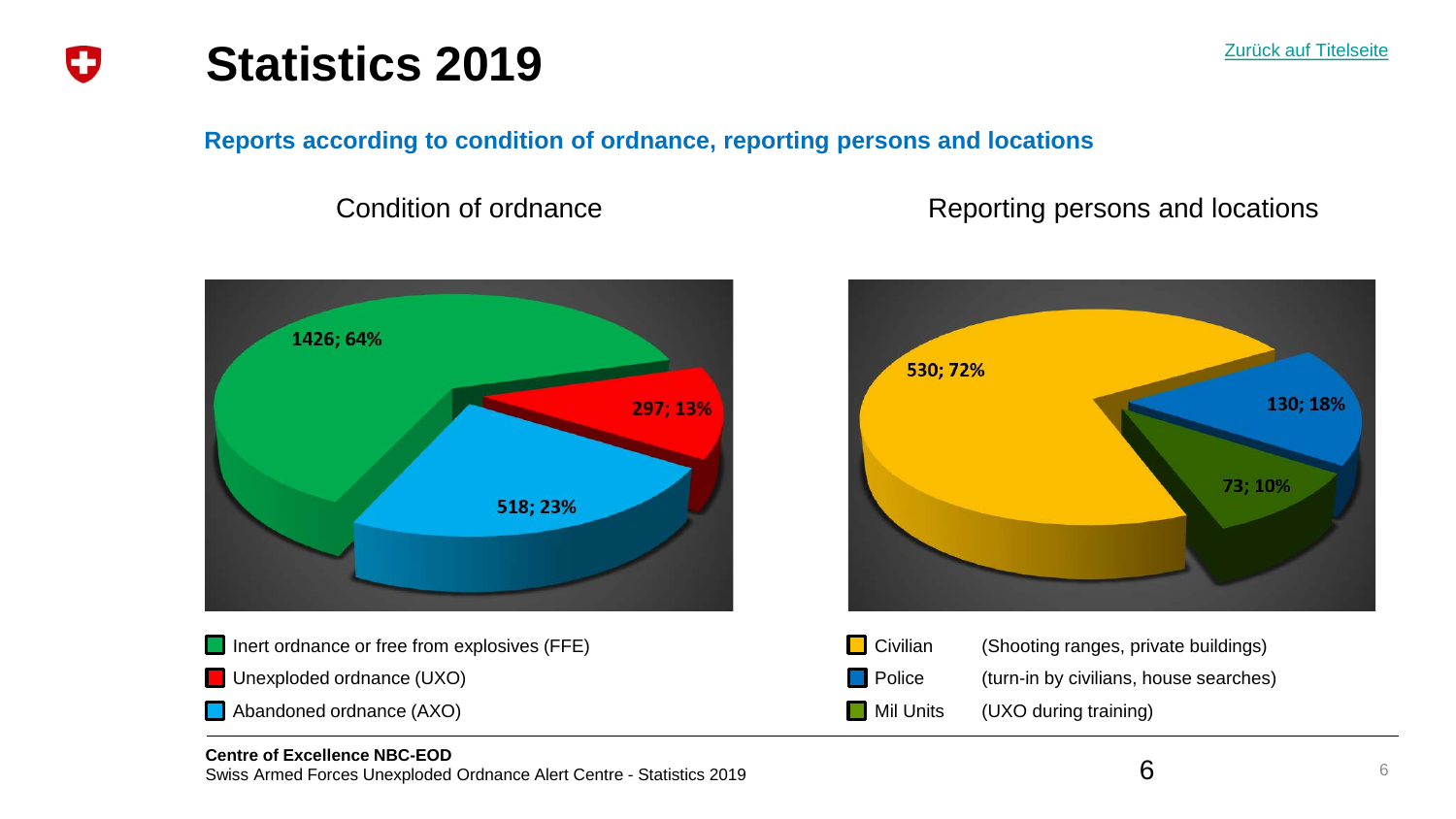

### **Statistics 2019**

<span id="page-6-0"></span>Ð

### **Comparing the last ten years of range area clearance**

**(with support of personnel of the Swiss EOD Center)** 



#### **Number of BAC**

Possible reasons:

• Reduced/ insufficient ressources

### **Number of found UXO**

Possible reasons:

• Depending on type of firing range\*

### **Number tons of scrap metal**

Possible reasons:

• Depending on type of firing range\*

\* The annual fluctuation of the quantity of UXOs and FFE depends on the type of firing range and weapon systems in use.